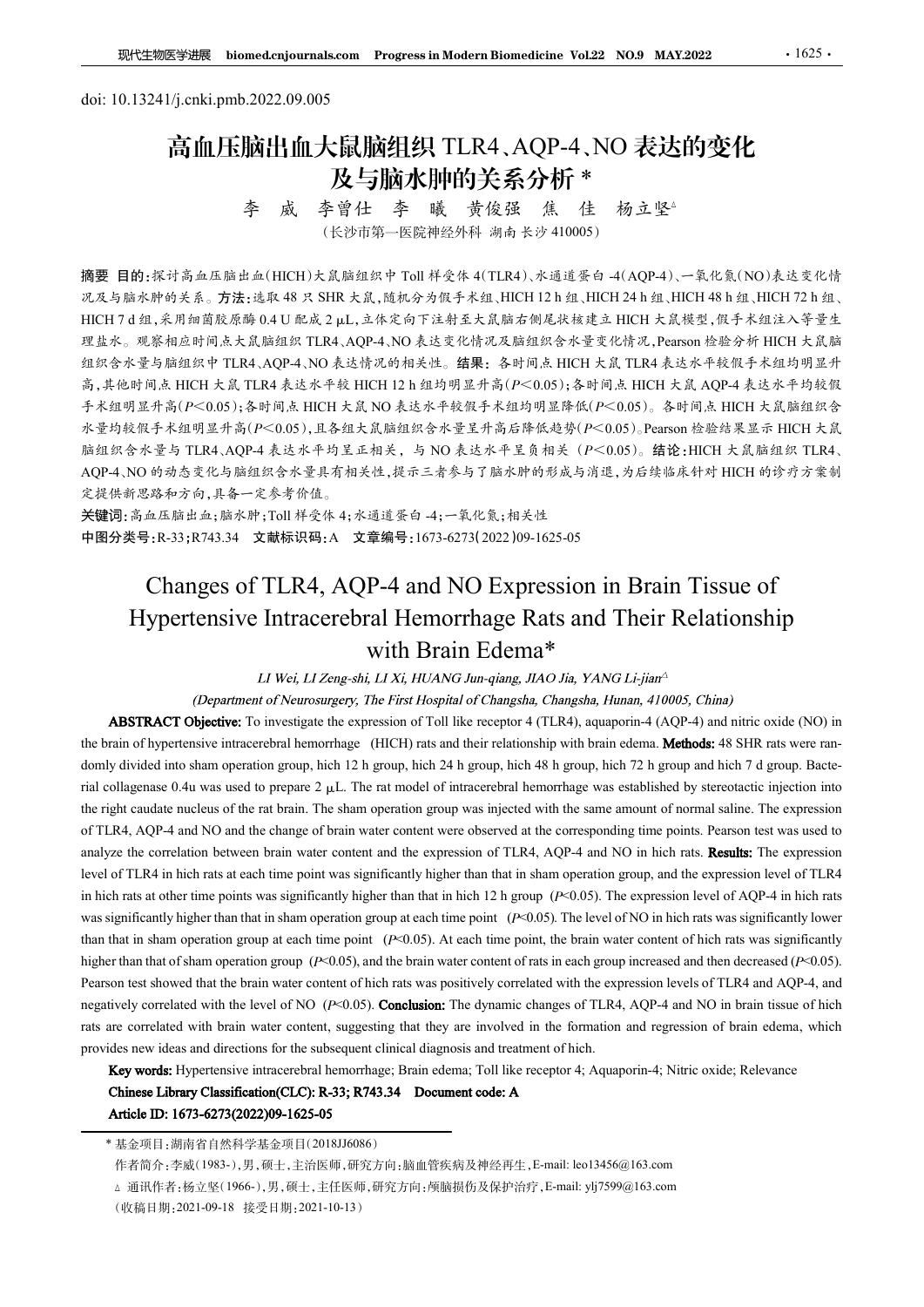### 前言

高致残率及致死率的特点,已成为临床救治的难点之一[1]。临床 相关数据表明脑水肿是患者发生 HICH 后的重要并发症之一, 也是加重患者病情并诱发死亡事件的重要原因,但现阶段针对 HICH 发病后形成脑水肿的病理机制尚未完全阐明<sup>[2]</sup>。Toll 样受  $\begin{tabular}{ll} \textbf{1626}\bullet\text{163}\bullet\text{168}\bullet\text{168}\bullet\text{168}\bullet\text{168}\bullet\text{168}\bullet\text{168}\bullet\text{168}\bullet\text{168}\bullet\text{168}\bullet\text{168}\bullet\text{168}\bullet\text{168}\bullet\text{168}\bullet\text{168}\bullet\text{168}\bullet\text{168}\bullet\text{168}\bullet\text{168}\bullet\text{168}\bullet\text{168}\bullet\text{168}\bullet\text{168}\bullet\text{168}\bullet\text{168}\bullet$  $\begin{tabular}{ll} \textbf{1626}\bullet\textbf{188} & \textbf{366} \\\hline \textbf{188} \end{tabular} \begin{tabular}{ll} \textbf{188} \begin{tabular}{ll} \textbf{188} \end{tabular} \end{tabular} \begin{tabular}{ll} \textbf{188} \begin{tabular}{ll} \multicolumn{2}{l}{{\bf \emph{N}}{\bf \emph{N}}{\bf \emph{N}}{\bf \emph{N}}{\bf \emph{N}}{\bf \emph{N}}{\bf \emph{N}}{\bf \emph{N}}{\bf \emph{N}}{\bf \emph{N}}{\bf \emph{N$ HICH 病症的发生发展密切相关,但临床针对上述三项指标对 HICH 发病后脑水肿形成机制相关研究较少,仍待进一步探讨<sup>[3-5]</sup>。 基于此,本研究通过建立 HICH 大鼠模型,检测多个时间点其 脑组织 TLR4、AQP-4、NO 的表达情况,并关注不同时间点其脑 组织含水量变化,探讨 TLR4、AQP-4、NO 的表达情况与脑水肿 的相关性,以期为临床 HICH 治疗提供新的理论依据,现将研 究结果报告如下。 33.42<br>1999年,1999年的59.52%以前的平元年的79~10.47%以前,1999年,1998年第19月,1998年,1998年1998年(1994)对HCH 获取的工作。<br>240-4)对HCH 病症的发生发展产生重要作用,一氧化氮 微镜辅助观察各切片对应血肿周围脑组织<br>AQP-4)对HCH 病症的发生发展产生重要作用,一氧化氮 微镜辅助观察各切片对应血肿周围脑组织<br>HCN 特定性发展密切机构关,但临降特对上述三项指标对。

## 1 材料与方法

### 1.1 实验动物

8 只。本研究中所用到的 SHR 大鼠均购自济南朋悦实验动物繁 完成湿重称量后置于电热恒温烤箱内于 100℃下烘烤 24 h 至 育有限公司,合格证号:SCXK (鲁)2020-0003。大鼠体重 0.51)周,均为雄性。采用标准颗粒饲料和自来水饲养大鼠,饲 养期间保持环境安静且湿度恒定,环境温度维持 25℃。每 1 鼠 笼安置 4 只大鼠,饲养 2 周后进行试验。

### 1.2 主要仪器和试剂信息

BP-2010E 大鼠无创性血压计由北京软隆生物技术有限公 司提供;DB053 脑立体定位仪由北京智鼠多宝生物科技有限责 任公司提供;DHP-9272 电热恒温培养箱购自上海捷呈实验仪 #8.8日,在1997年1125、125年112月,在1998年4月,1998年4月,1998年4月,1998年4月,1998年4月,1998年4月,1998年4月,1998年4月,1998年4月,1998年4月,1998年4月,1998年4月,1998年4月,1998年4月,1998年4月,1998年4月,1998年4月,1998年4月,1998年4月,1998年4月,1998年4月,1998年4月,1998年4月,1998年4月, 57.5%,用于福建所用的,如果是在以前的,中国公司的国际公司,在2008年,19.7%,有限公司提供;BR-2010 公司提供;Hamilton 7000 微量注射器由出海线化管理 3.1.3 全接行单时指为接受 4.5%,而且以进行的标准,并不能够成为,通用的标准,并且 1.3.3 大量的法 1.1.3 大量的 3.5%,是用两座的标准,从一个结束或是在收入中间隔的标准,有同时的 3.5%,而且 1.1.2 实验动物 3.5%,而 司提供;Sorvall ST 16 离心机购自济南欧莱博电子商务有限公 司;测量干湿重所用的分析天平(JJ124BC)由深圳市朗普科技 有限公司;Ⅶ型细菌胶原酶购自美国 Sigma 公司;硝酸还原酶 法所用试剂盒由南京建成生物工程研究所提供。  $\begin{array}{lllllllllllllllllllllllllllllllllllllllllllll}&\tau_{\rm L} \sin\theta_{\rm L} \sin\theta_{\rm L} \sin\theta_{\rm L} \sin\theta_{\rm L} \sin\theta_{\rm L} \sin\theta_{\rm L} \sin\theta_{\rm L} \sin\theta_{\rm L} \sin\theta_{\rm L} \sin\theta_{\rm L} \sin\theta_{\rm L} \sin\theta_{\rm L} \sin\theta_{\rm L} \sin\theta_{\rm L} \sin\theta_{\rm L} \sin\theta_{\rm L} \sin\theta_{\rm L} \sin\theta_{\rm L} \sin\theta_{\rm L} \sin\theta_{\rm L} \sin\$ 达到 200 mmHg 及其以上,假手术组大鼠于其脑右侧尾状核注 鼠在脑右侧尾状核注射溶有Ⅶ型细菌胶原酶(0.4 U/2 <sup>滋</sup>L)的生 理盐水 <sup>2</sup> <sup>滋</sup>L,2 min 内注射完毕,留针 5 min,完毕后退出针头,

### 1.3 方法

入 2 µL 生理盐水,退出针头,封闭骨孔,然后缝合头皮;其余大 封闭骨孔,缝合头皮。大鼠神经功能评分采用 Zea-Longa 神经 功能评分标准[6]完成,该评分标准共 0~4 分,评分分值越高意味 着神经功能损害越严重,0 分表示无神经功能缺失表现;1 分: 大鼠侧前肢难以顺利完成伸展动作;2 分:大鼠行走轨迹呈圆 形状,且行走过程具备转圈表现;3 分:向对侧倾倒;4 分:不能 自发行走,意识丧失;评分在 1~3 分的大鼠为造模成功。

高血压性脑出血 (Hypertensive intracerebral hemorrhage, HICH)是最具破坏性的一种急性脑血管疾病,具有高发病率、 。Toll 样受 色法实现染色。<sup>①</sup> TLR4 指标水平的测定通过免疫组化二步法 。 辅助以完成对切片图像的随机选取,胞膜、胞浆呈棕黄色则认 1).4%、一般。一般,一般的,不是,一般的分为限于不好。一般是有限的。<br>我来发现平均特点,需要可以的,要用程序发展,不同打印的。"水果是有限的,具有引导机会成是有限管外,是一般的,以及,其他分别的。<br>我是表明描述来的是需要进行,我们的重要并发展之一,你提供方便会成后常有增强。我们的是是有限的情况,其中,其他的是一种的。<br>基因与其他的是需要的,不能会更是,我们的要并发展的,不能会的成分完成后来用系有,但我就会是必须使用不是,我们的是一些 maxiex-axiex-axies, ministration of the original of the content of the content of the content of the content of the content of the content of the content of the content of the content of the content of the content of th 1.3.2 大鼠脑组织 TLR4、AQP-4、NO 检测 各组别均选取 4 只大鼠,行局部麻醉成功后完成断头取脑操作,之后加入 4%多 聚甲醛溶液,并保持外固定,针对冠状面进行制作石蜡切片,具 体操作为脱水完成后行石蜡包埋, 保证石蜡切片厚度为 4 μm; 石蜡切片制作完成后采用苏木精 - 伊红染色法及免疫组化染 完成,针对每张切片血肿区域选择 5 个不重叠高倍视野,以显 微镜辅助观察各切片对应血肿周围脑组织 TLR4 表达情况,具 ss in Modern Biomedicine Vol.22 NO.9 MAY2022<br>形状,且行走过程具备转圈表现;3分:向对侧倾倒;4分:不能<br>自发行走,意识丧失;评分在 1~3分的大鼠为造模成功。<br>1.3.2 大鼠脑组织 TLR4,AQP-4,NO 检测 各组别均选取 4<br>只大鼠,所需解除成功后完成断头取脑操作,之后加 人 4%多<br>聚下程溶液,并保持外周定前使用,保证石蜡切片厚度为 4 µm;<br>体操作为脱水完成后不用药水精 - 伊 value, OD)体现。© AQP-4 指标水平测定主要采用光学显微镜 定为细胞阳性表现,每张切片选择 5 个不重叠高倍视野,相应 图像的分析以 Image-proPlus6.0 图像分析软件完成,测定其 OD 值。© NO 检测方式:将切片血侧皮质及基底节进行分离, 4℃下用预冷的匀浆介质制备成 10%的脑匀浆,之后行离心操 作,参数设置为 3000 r/min 离心半径 10 cm,时间 15 min,离心 操作结束后取其上清液,采用硝酸还原酶法检测 NO。 情况,之后置于分析天平以称取湿重,重量精度精确到 0.1 mg。 完成湿重称量后置于电热恒温烤箱内于 <sup>100</sup>℃下烘烤 24 h <sup>至</sup> 1.4.0 2.0 对数据行为。 1.6 2.0 对数据行业 标准 SPS 22.0 对数据行行 有限 国家大学有关 在中国家大学有关 在中国家大学有关 1.5 %为折发 1.5 国家大学方式 1.6 %为折发 1.5 mg - proPlus6.0 图像分析软件完成,测定其实,测定<br>1.6 D)体现。 4.QP-4 指标水平测定主要采用整备的 机应<br>1.5 成对切片图像的随机选取,胞膜,胞浆呈棕背分离,测定其外的分析以 Image-

1.3.3 大鼠脑组织含水量测定方法 将脑组织含水量作为评 估脑水肿程度的指标。将不同组别剩余的 4 只大鼠断头处死后 立即取其右侧尾状核区出血周围脑组织并观察其脑内部水肿 恒重后取出称取干重。脑组织含水量的计算方式根据 Elliott 公 式完成计算,具体内容为:脑组织含水量(%)=(湿重 - 干重)/ 湿重× 100% $^{[7]}$ 。 1.3 人称編 5.4 未未提前提供用 1.8 有外,最初。 1.8 有外,最初的表达水平达到峰值;各时间点 HCH 大鼠 2.2 占全县大鼠 TLR4 大公市 1.9 有机 1.9 统计学方法 法应当承担信 1.9 完成湿重称量后置于电热恒温烤箱内于 100°C下烘烤 24 h 至<br>完成湿重称量后置于电热恒温烤箱内于 100°C下烘烤 24 h 至<br>完成湿重称量后置于电热恒温烤箱内于 100°C下烘烤 24 h 至<br>低温重补据称取干重  $\pm \alpha_{\rm A} \approx 4.4 \times 10^{-10}$  and a state in the state of the state of the state of the state of the state of the state of the state of the state of the state of the state of the state of the state of the state of the state

### 1.4 统计学方法

确认符合正态分布后均以均值± 标准差(x± s)表示,相应数据 差异行单因素方差分析及 LSD-t 检验完成分析。Pearson 检验 分析 HICH 大鼠脑组织含水量与脑组织中 TLR4、AQP-4、NO 表达情况的相关性。P<0.05 为具备统计学差异。

### 2 结果

### 2.1 各组大鼠 TLR4、AQP-4、NO 表达变化情况

有限公司提供;紫外可见光光度计 L6S 产自上海仪电分析仪器 (P<0.05), HICH 72 h 组 TLR4 表达水平达到峰值; 各时间点 各时间点 HICH 大鼠 TLR4 表达水平明显高于假手术组 HICH 大鼠 AQP-4 表达水平均显著高于假手术组 $(P<0.05)$ , NO 表达水平均明显低于假手术组(P<0.05)。详见表 1。 1.4 <sub>50.4</sub>71.4 HiCH 大陆海空22.0 对数据行统计学分析。计量资料经验证并<br>前认符合正态分布后均以均值±标准差(c± s)表示,相应数据<br>差异行单因素方差分析及 LSD-t检验完成分析。Pearson 检验<br>分析 HICH 大鼠脑组织含水量与脑组织中 TLR4、AQP-4、NO<br>表达情况的相关性。P<0.05 为具备统计学差异。<br>2. **结果**<br>2.1 各组大鼠 TLR4、AQP-4、NO 表达水平明显高于假手术组<br>

### 2.2 各组大鼠脑组织含水量变化情况

各时间点 HICH 大鼠脑组织含水量均明显高于假手术组  $(P<0.05)$ , 各组大鼠脑组织含水量呈升高后降低趋势 $(P<0.05)$ ,详见表  $2<sub>o</sub>$ 

# 达情况的相关性

Pearson 检验结果显示 HICH 大鼠脑组织含水量与 TLR4、 AQP-4 表达水平均呈正相关,与 NO 表达水平呈负相关 (P< 0.05),见图 1-3。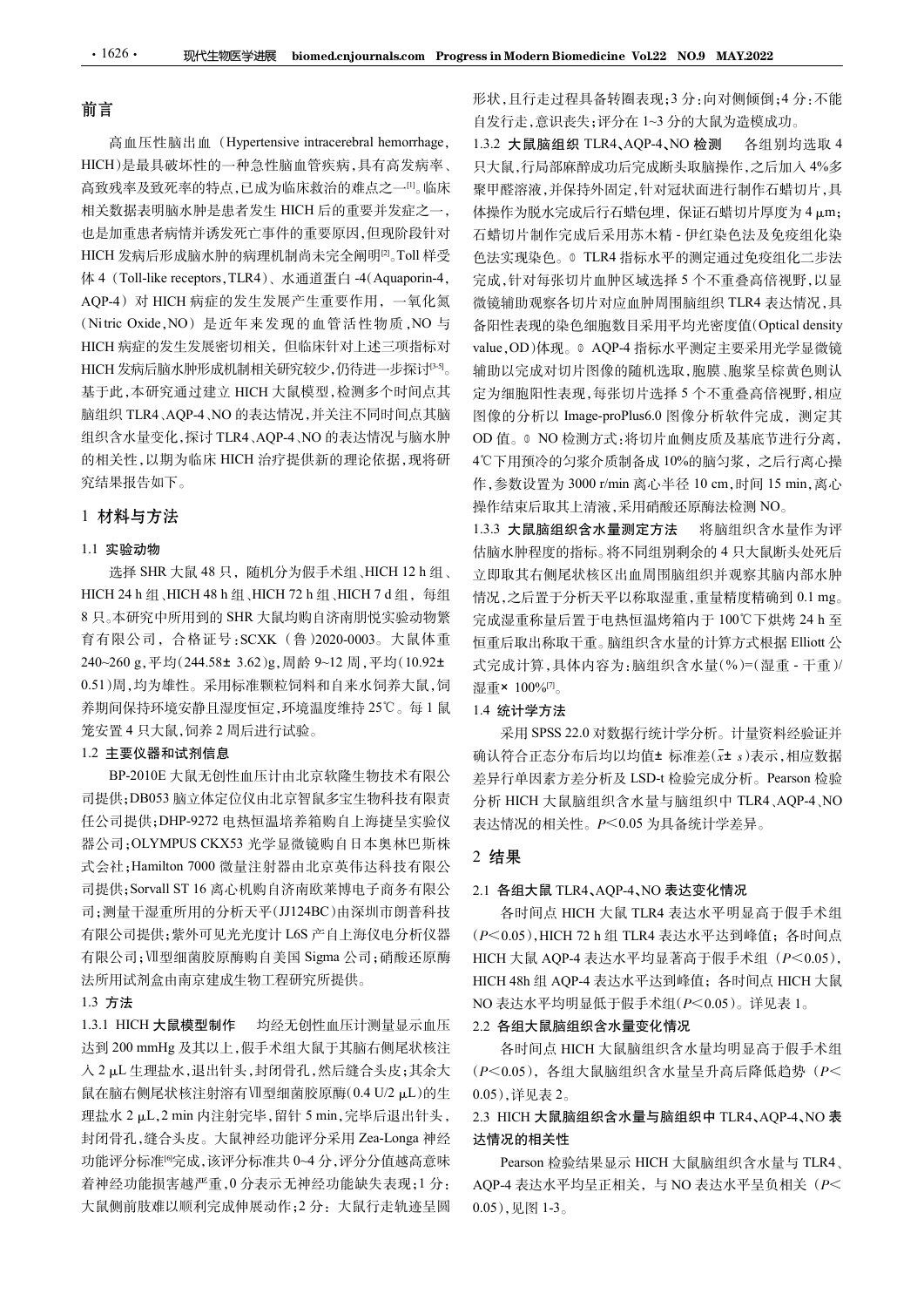| 现代生物医学进展                                                                                                                                                  |                      | biomed.cnjournals.com Progress in Modern Biomedicine Vol.22 NO.9 MAY.2022                                                     | $\cdot$ 1627 $\cdot$ |  |
|-----------------------------------------------------------------------------------------------------------------------------------------------------------|----------------------|-------------------------------------------------------------------------------------------------------------------------------|----------------------|--|
|                                                                                                                                                           |                      |                                                                                                                               |                      |  |
|                                                                                                                                                           |                      | 表 1 各组大鼠 TLR4、AQP-4、NO 表达变化情况(x± s)<br>Table 1 Expression changes of TLR4, AQP-4 and NO in rats of each group( $\bar{x}$ ± s) |                      |  |
| Groups                                                                                                                                                    | TLR4                 | AQP-4                                                                                                                         | $NO(\mu m o/L)$      |  |
| Sham operation group( $n=4$ )                                                                                                                             | $11.56 \pm 0.50$     | $0.08 \pm 0.01$                                                                                                               | $45.79 \pm 2.21$     |  |
| HICH 12 h group( $n=4$ )                                                                                                                                  | $16.28 \pm 1.42*$    | $0.26 \pm 0.02*$                                                                                                              | 41.96± 2.04*         |  |
| HICH 24 h group(n=4)                                                                                                                                      | 22.94± 1.45**        | $0.29 \pm 0.02$ **                                                                                                            | $40.44 \pm 2.12*$    |  |
| HICH 48 h group(n=4)                                                                                                                                      | 26.07± 1.52*#a       | $0.31 \pm 0.02$ ***                                                                                                           | 40.32 $\pm$ 2.26*    |  |
| HICH 72 h group(n=4)                                                                                                                                      | $30.96 \pm 1.58$ *** | $0.29 \pm 0.03$ *#ab                                                                                                          | 40.29± 2.31*         |  |
| HICH 7 d group(n=4)                                                                                                                                       | $21.05 \pm 1.82$ *** | $0.26 \pm 0.02$ **abc                                                                                                         | $40.21 \pm 2.29*$    |  |
| $\mathbf F$                                                                                                                                               | 5.612                | 5.348                                                                                                                         | 4.625                |  |
| $\boldsymbol{P}$                                                                                                                                          | < 0.001              | < 0.001                                                                                                                       | < 0.001              |  |
| Notes: * indicates that compared with the sham operation group, P<0.05. # indicates that compared with hich 12 h group, P<0.05. a indicates that compared |                      |                                                                                                                               |                      |  |
| with hich 24 h group, $P<0.05$ . bindicates that compared with hich 48 h group, $P<0.05$ . cindicates that compared with hich 72 group, $P<0.05$ .        |                      |                                                                                                                               |                      |  |
|                                                                                                                                                           |                      | 表 2 各组大鼠脑组织含水量变化情况(x± s,%)                                                                                                    |                      |  |
|                                                                                                                                                           |                      | Table 2 Changes of water content in brain tissue of rats in each group( $\bar{x}$ ± s, %)                                     |                      |  |
| Groups                                                                                                                                                    |                      |                                                                                                                               | Brain water content  |  |
| Sham operation group( $n=4$ )                                                                                                                             |                      |                                                                                                                               | $76.08 \pm 1.62$     |  |
| HICH 12 h group $(n=4)$                                                                                                                                   |                      |                                                                                                                               | $81.16 \pm 1.39*$    |  |
| HICH 24 h group( $n=4$ )                                                                                                                                  |                      |                                                                                                                               | 83.25± $1.57**$      |  |
| HICH 48 h group(n=4)                                                                                                                                      |                      |                                                                                                                               | 84.68± 1.62**        |  |
| HICH 72 h group( $n=4$ )                                                                                                                                  |                      |                                                                                                                               | $81.01 \pm 1.41$ *ab |  |
|                                                                                                                                                           |                      |                                                                                                                               |                      |  |

| HICH 12 h group $(n=4)$<br>$16.28 \pm 1.42^*$<br>$0.26 \pm 0.02*$<br>HICH 24 h group $(n=4)$<br>$0.29 \pm 0.02**$<br>22.94± 1.45**<br>HICH 48 h group( $n=4$ )<br>26.07± 1.52*#a<br>$0.31\pm 0.02$ ***<br>HICH 72 h group( $n=4$ )<br>30.96± 1.58*#ab<br>$0.29 \pm 0.03$ **** | $41.96 \pm 2.04*$<br>40.44± 2.12*<br>40.32 $\pm$ 2.26* |  |
|-------------------------------------------------------------------------------------------------------------------------------------------------------------------------------------------------------------------------------------------------------------------------------|--------------------------------------------------------|--|
|                                                                                                                                                                                                                                                                               |                                                        |  |
|                                                                                                                                                                                                                                                                               |                                                        |  |
|                                                                                                                                                                                                                                                                               |                                                        |  |
|                                                                                                                                                                                                                                                                               | 40.29± 2.31*                                           |  |
| $0.26 \pm 0.02$ **abc<br>21.05± 1.82***<br>HICH $7 d$ group( $n=4$ )                                                                                                                                                                                                          | $40.21 \pm 2.29*$                                      |  |
| 5.612<br>5.348<br>F                                                                                                                                                                                                                                                           | 4.625                                                  |  |
| < 0.001<br>$\boldsymbol{P}$<br>< 0.001                                                                                                                                                                                                                                        | < 0.001                                                |  |
| Notes: * indicates that compared with the sham operation group, P<0.05. # indicates that compared with hich 12 h group, P<0.05. a indicates that compared                                                                                                                     |                                                        |  |
| with hich 24 h group, $P<0.05$ . bindicates that compared with hich 48 h group, $P<0.05$ . $\degree$ indicates that compared with hich 72 group, $P<0.05$ .                                                                                                                   |                                                        |  |
| 表 2 各组大鼠脑组织含水量变化情况(x+ s,%)                                                                                                                                                                                                                                                    |                                                        |  |
| Table 2 Changes of water content in brain tissue of rats in each group( $\bar{x}$ ± s, %)                                                                                                                                                                                     |                                                        |  |
| Groups                                                                                                                                                                                                                                                                        | Brain water content                                    |  |
| Sham operation group( $n=4$ )                                                                                                                                                                                                                                                 | $76.08 \pm 1.62$                                       |  |
| HICH 12 h group $(n=4)$                                                                                                                                                                                                                                                       | $81.16 \pm 1.39*$                                      |  |
| HICH 24 h group( $n=4$ )                                                                                                                                                                                                                                                      | 83.25± 1.57**                                          |  |
| HICH 48 h group $(n=4)$                                                                                                                                                                                                                                                       | 84.68± 1.62**                                          |  |
| HICH 72 h group( $n=4$ )                                                                                                                                                                                                                                                      | $81.01 \pm 1.41$ *ab                                   |  |
| HICH 7 d group( $n=4$ )                                                                                                                                                                                                                                                       | 79.94± 1.24* <sup>ab</sup>                             |  |
| 5.633<br>F                                                                                                                                                                                                                                                                    |                                                        |  |
| < 0.001<br>$\boldsymbol{P}$                                                                                                                                                                                                                                                   |                                                        |  |

| 表 2 各组大鼠脑组织含水量变化情况( $\rm_{\it{x}}$ ± $\rm_{\it{s}}$ ,%) |  |
|---------------------------------------------------------|--|
|---------------------------------------------------------|--|





# 3 讨论

HICH 是神经外科临床诊治中的常见疾病,死亡率和致残 率一直居高不下,严重威胁着广大人民群众的健康,给患者自 身及家庭带来严重负担<sup>8</sup>。现阶段针对 HICH 患者所采取的各 外科治疗研究, 结果显示发病 72 h 后采用血肿清除术式较既 种诊疗手段多因患者血肿量高且并发各类炎症反应等诸多因

素,导致临床治疗效果不佳,进一步造成患者预后不良<sup>[9]</sup>。目前 临床对于 HICH 常采取亚低温疗法、钙通道阻滞药物与镁制剂 及神经营养药物治疗、高压氧治疗等,但临床效果均不显著,迫 切需要找到新的治疗手段[10]。国外有学者针对脑出血病症展开 往保守治疗方式相比,患者预后并无明显改善和提升[11]。分析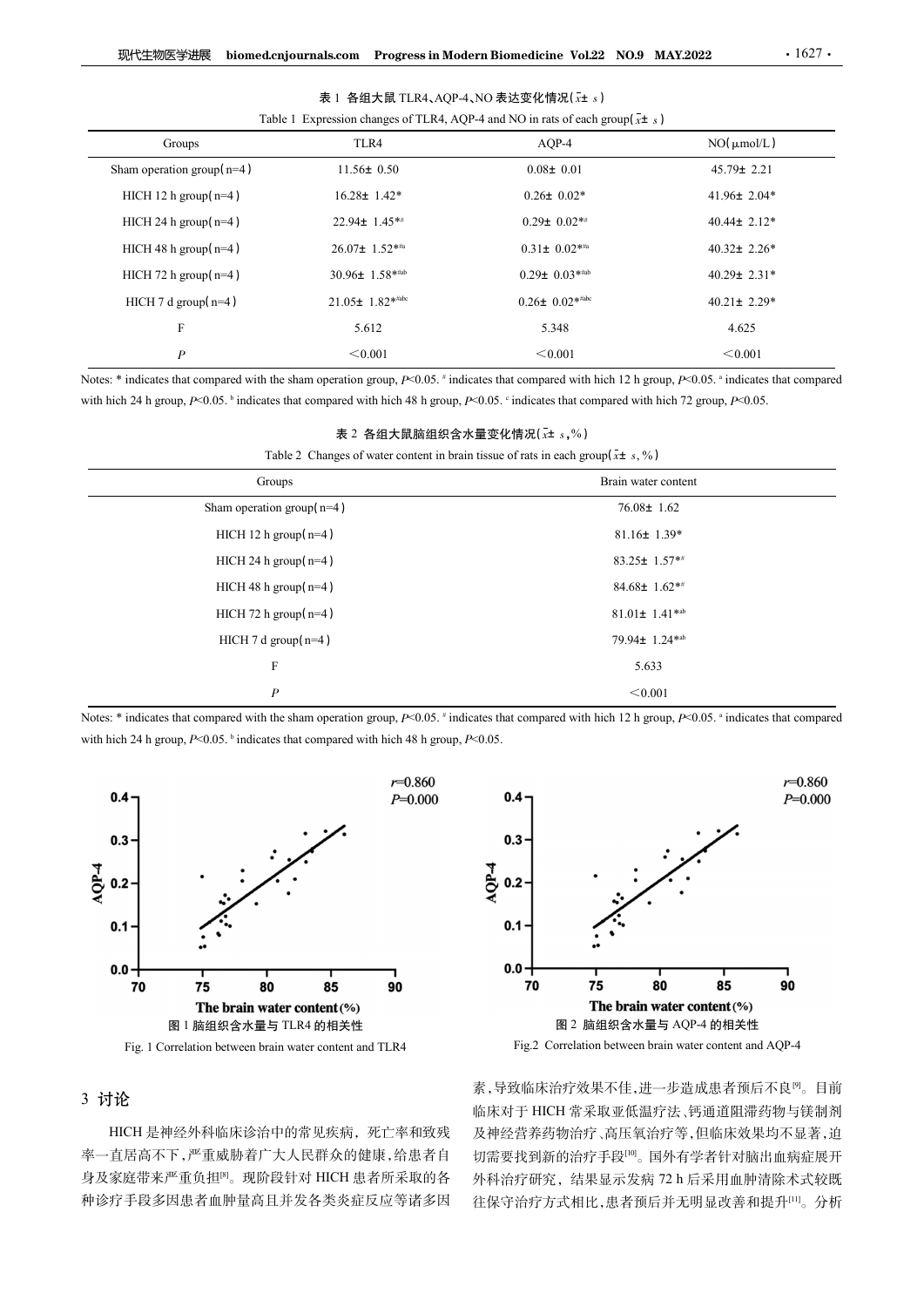

影响颅内压,颅内压的升高又是引发脑疝并促使病死率上升的 重要因素;同时,发生脑出血的最主要表现为脑血肿,直接影响 到脑内血液循环,导致脑血管血液流动出现障碍表现,血脑屏 障也受此影响,导致对脑血肿分解产物释放出的高活性及高有 害表现物质的阻挡功能降低,进而使血肿部位周边出现水肿表 现[12]。另外,脑出血后有很大几率会对中枢神经带来不良影响, 神经损害是激活机体内各种炎性因子的重要机制,进一步加剧 患者机体炎性反应[13]。有研究显示,脑出血后继发脑损伤及脑 水肿等不良症状与机体炎性反应的发生息息相关,炎性反应在 一定程度上体现了机体血管系统对各类高活性、高有害表现因 子展开的防御及应激反应,进一步说明了脑出血后发生脑水肿 和炎症反应对患者预后情况具备显著影响,也是决定患者转归 的重要影响因素[14,15]。 。<br>。<br>。 其原因可能是因为脑出血发病后对指向相似,提示于同时间点大鼠脑中,老年发生环境,最高而低度,因为最高而低度,因为要求来行有效的需要。如果是可以提供了。如果是可以使用的,因为是可以使用的需要要求,因为是可以使用的需要要求,同时,要实现有效的资本进行的需要要求,而且可以提供了利用的,可以要求要求要求要求要求要求要求。如果要要求,以前要要要求,而且可以要求要求,而且可以要求要求,而且可以要求。而且要求进行的需求。如果是一个要求,而且可以要求,而且 假手术组,HICH 48 h 组达到峰值,之后 AQP-4 水平呈下降趋

本研究针对 SHR 大鼠进行造模并观察不同时间点大鼠脑 组织各指标水平变化情况,各时间点 HICH 组 TLR4 表达水平 高活性表现;HICH 大鼠各时间点 AQP-4 表达水平均显著高于 势,本研究显示的这一结果体现出 HICH 发病后脑水肿出现时 间及脑水肿高峰期规律,范鲁鼎等[17]的研究结果亦证实了这一 规律;HICH 大鼠不同时间点 NO 表达水平均明显低于假手术 组,且随着时间推移,HICH 大鼠 NO 表达水平呈下降趋势,蒋 令修等[18]的研究亦有此结论。 于假手术组,且 HICH 12 h 组、HICH 24 h 组、HICH 48 h 组脑 4、一个"红气"经济的人。基地开展,以及进行了。 4 的,而且在日本的需要,同时,如果是最高管内设置最出现的能量的需要,如果是一般是一般的。 4 分,在工程中,我们的一个"大型",如果是一种"大型"。 1 MR 化学产量 T 进行的 2 的。 1 T 工程所的新发展 T 工程,分析系统 1 机气管管 T 计算机 3 的。 4 分, 1 网络国家应用部分 2 的。 4 分, 1 网络国家应对国家信用部分,如果是与国家信息的工程, 1 公式

本研究发现 HICH 大鼠各时间点脑组织含水量均明显高 TLR4、AQP-4 表达水平呈正相关, 与 NO 表达水平呈负相关。 Med, 2021, 10(10): 10930-10937 针对 TLR4 展开研究发现该物质是介导脂多糖表达的主要受 体,主要在髓源性细胞上表达<sup>[19,20]</sup>。另有学者发现,TLR4 的激活 的相关因素分析及治疗探讨 [J]. 卒中与神经疾病, 2017, 24(4): 可通过机体对类肝素硫酸盐和透明质酸盐的有效降解来完成, 其主要机制来源于降解过程中形成的多糖对 TLR4 活性提升 [3] Gang X, Han Q, Zhao X, et al. Dynamic Changes in Toll-Like TLR4 的激活具备促进作用,患者病情程度加重进而对生命安

图3 脑组织含水量与 NO 的相关性 持水正常转运并行有效调节的重要分子之一, 当脑组织 AQP-4 Fig.3 Correlation between between between the correlation between between the correlation between between the correlation of the correlation of the correlation of the content and NO and The Correlation between between an 其原因可能是因为脑出血发病后对脑内组织产生压迫感,直接 Lee YC 等[2]研究表明采用有效的药物治疗可以减轻局灶性脑 - Fue 3 Corelation between beam water content and XO<br>- 基层固定性测力筛出血发病后对脑内组织产生压迫感,直接 VC 等空研究差异常,提示血脑原生生,是主水平系<br>- 整備與同時,國用細胞性的是主要被血肿,直接影响、使化、吸收能力,是达水平利用,是有效发生,使用需要引擎,同时,是由需要调整,同时,是由需要调整,可以使用需要重要要调整,同时,是由需要引擎,而且,是有效发生,要求要求,可以 全带来威胁的主要机制也源自于此[21] 。TLR4 具备较为广泛的 影响力,亦可对脑内免疫系统应激反应产生的炎性表现起到一 定作用,而 HICH 发病前期的炎性表现又是促使血脑屏障受损 的重要影响机制,血脑屏障防护作用缺失导致脑组织内流入大 量水溶性物质,进一步加剧脑水肿发生风险,促进颅内压升高, 进而引发脑疝等不良并发症 [22]。王一超等 [23] 在研究中建立 SAH+TLR4 抑制剂组并观察大鼠情况,发现大鼠脑水肿程度明 显减轻,提示大鼠脑水肿程度表现与 TLR4 具备相关性。AQP-4 隶属水特异性通道蛋白,为机体内水流动提供重要通道,对 HICH 的作用机制主要表现为参与水盐代谢、分布并调节渗透 压,且 AQP-4 在大脑中含量最为丰富,是脑脊液与血管之间维 水平发生异常,提示血脑屏障受到严重破坏,细胞内外渗透压 变化使 AQP-4 表达水平明显上升,是诱发脑水肿的重要机制<sup>[24]</sup>。 ss in Modern Biomedicine Vol.22 NO.9 MAY.2022<br>全带来威胁的主要机制也源自于此<sup>pn</sup>。TLR4 具备较为广泛的<br>影响力,亦可对脑内免疫系统应激反应产生的炎性表现起到一<br>脱氧片,而 HICH 发病前期的炎性表现又是促使血脑屏障受损<br>在作用,而 HICH 发病前期的炎性表现又是促使血脑屏障受损失<br><br>10重要影响机制,血脑屏障防护作用缺失导致脑组织内压力,<br>水溶性物质,非一步加剧脑水肿程度表现与 缺血大鼠脑水肿状态,AQP-4 表达水平也随之下降。文萌萌等[26] 的大鼠实验发现下调 AQP-4 表达可有效降低大鼠脑组织含水 量,提示脑水肿程度与 AQP-4 表达水平具备相关性,与本研究 结果相似。临床研究显示 NO 经血管内皮细胞分泌而来,对血 管舒张具备重要作用,亦可通过激活鸟苷酸环化酶以降低细胞 内游离钙离子水平[27]。脑内血管流变学表现主要由血管内皮细 胞衍生而来的 NO 进行调节[28] 。NO 可通过抑制白细胞 - 内皮 细胞粘附、阻止血小板凝集和疏通组织灌注等限制缺血性脑损 伤,而 HICH 发作会造成血管内皮细胞出现功能性障碍,此时 脑组织处于缺氧缺血状态,一定程度上会诱发炎性反应,导致 血管内皮结构及功能受损,NO 合成减少,该现象是导致脑血管 发生收缩痉挛表现的重要机制,也是成为脑水肿症状加重及神 经功能衰退的主要原因,导致患者康复时间延长[29]。韦向亮等[30] 针对急性脑出血患者并发脑水肿的临床研究中发现脑水肿程 度与 NO 表达水平相关,患者 NO 表达水平降低,脑水肿程度 加剧。 5mg-map - and Feither Manning (1110) 10330-10331 (41110) 10330-10331 (41110) 10330-10331 (411) 10320-10331 (411) 10320-10331 (411) 10320-10331 (411) 10320-10331 (411) 10320-10331 (411) 10320-10331 (41) 104 (42) 104 (42)

本研究也存在一定不足,样本量相对较小以及观察时间点 较短,一定程度上可能造成研究数据出现偏倚,后续应纳入更 多样本量并延长观察时间以完善研究。总之,HICH 大鼠发病后 可继发脑水肿,导致 TLR4、AQP-4 表达水平升高,并促使 NO 表达水平降低。TLR4、AQP-4 表达水平与大鼠脑组织含水量呈 正相关,NO 表达水平与脑组织含水量呈负相关,三者均参与 HICH 的病理生理过程,并具备一定的动态变化规律,可能为 HICH 的临床诊疗提供一定的参考依据。 1年,开共奋一足的幼态受化观得<br>是供一定的参考依据。<br><mark>参 考 文 献(References)</mark> m m.c.n and perihemator and period and perihemator and period and period in the station of the station in the short-term progres in the short-term progres of the short-term progres of the short-term progres of the short-BX业丁咪氧硬脂状态,一定经度上空防反火管比照, 机气管装备 机气管装备 机头面 化对称 化分成 经营业管理 计算机 的复数 计算机 的复数 计算机 的复数 计算机 机密度 计算机 机能变化 的表达水平相关,患者 NO 表达水平解低,脑水肿程度,10. 我还不平时的,我们可以完善研究。总之,HICH 大鼠发病后,一定程度上可能造成研究数据出现偏倚,后续应纳人更可能是以不同,一定程度上可能造成研究数据出现偏倚,后续应纳人更后,一定程度上可 TAI发给科学研究,以及进程为标准,而以前提供一般,如10%,指定的指定,如果是可以通常要利用,是发展的重要材料来说,但是发展的生产。<br>(收缩室表现两因来国内,电导成为脑水肿症状, 前后,同时,同时,<br>(能按时间出患者下导致患时间延长<sup>(6)</sup>: -同应等的, 同应等的, 100 表达水平相关, 患者 NO 表达水平降低, 脑水肿程度, 10<br>100 表达水平相关, 患者 NO 表达水平降低, 脑水肿程度, 100 表达水平相关, 患者 的相关因素分析及治疗探讨 [J]. 卒中与神经疾病, 2017, 24(4): 度与 NO 表达水平相关,患者 NO 表达水平降低,脑水肿程度<br>加剧。<br>本研究也存在一定不足,样本量相对较小以及观察时间点<br>※、本研究也在应用的实数据出现偏倚,后续应纳入病后<br>※、本量并延长观察时间以完善研究,总之,HICH 大级应纳入病后<br>多能本量计延长观察时间以完善研究,总之,HICH 大量发病人病后<br>再继发脑水肿,导致 TLR4,AQP-4 表达水平升高,并使使 NO<br>表达水平降低。TLR4,AQP-4 表达水平与太前段供含水量呈 1。<br>本研究也存在一定不足、样本量相对较小以及观察时间点<br>、一定程度上可能造成研究数据出现偏倚、后续应纳入更<br>・本量并延长观察时间以完善研究。总之、HICH 大鼠发病后<br>接套计延长观察时间以完善研究。总之、HICH 大鼠发病后<br>KK 部体、导致 TIR4、AQP4 表达水平与下高(推促使 NO<br>水平降低。 TIR4、AQP4 表达水平与大能随组织含水量呈<br>注入 NO 表达水平与脑组织含水量呈负相关、三者均多与<br>H 的病理生理过程、并具备 本研究也存在一定不足,样本量相对较小以及观察时间点<br>,-一定程度上可能造成研究数据出现偏倚,后续应纳入更<br>,-一定程度上可能造成研究数据出现偏倚,后续应纳入更后<br>,-本量并延长观察时间以完善研究,总之,HICH 大鼠发病后<br>,<br>按时降低, FRA, AQP-4 表达水平与长肌脑组织,各水量呈<br>,<br>水平降低, TLR4, AQP-4 表达水平与大鼠脑组织,各水量呈<br>,<br>关, NO 表达水平与脑组织系水量呈负机关, 三者均多与<br>,<br>H关, N

- 水量下降。此外,本研究还显示 HICH 大鼠脑组织含水量与 patients with hypertensive intracerebral hemorrhage [J]. Ann Palliat
	- [2] 张宁, 杨华堂, 苏钰清, 等. 高血压性脑出血发生严重迟发性脑水肿 335-337
- 具备促进作用;研究中也发现局部内源性酶形成的酶促反应对 Receptor 4 in Human Perihematoma Tissue after Intracerebral<br>TLRA的激活具名促进作用,患者病情把麻加香进面对什合它 Hemorrhage[J]. World Neurosurg, 2018, 118(10): e593-e600